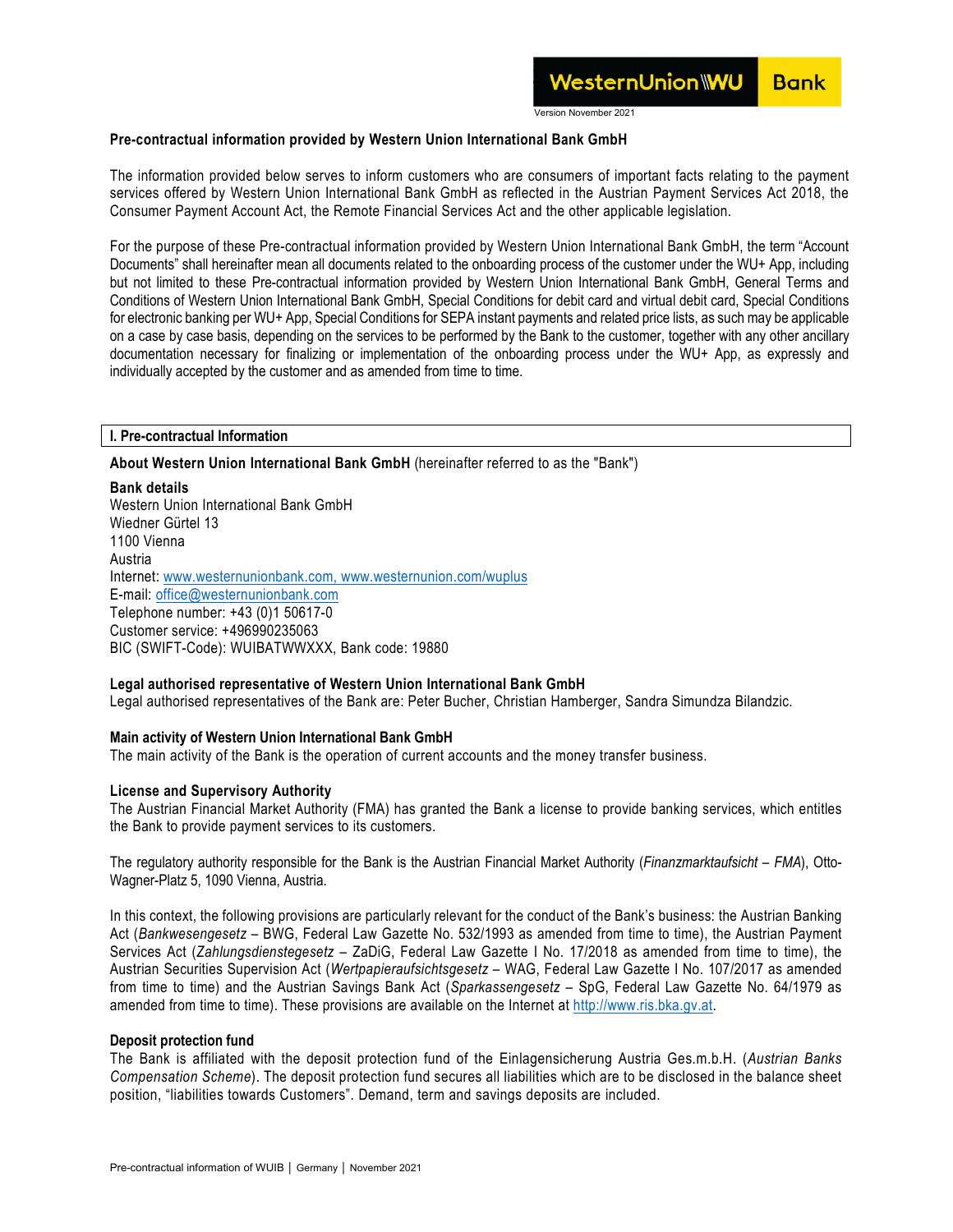### **Entry (of the head office) in the commercial register**

Commercial Court Vienna, Marxergasse 1A, 1030 Vienna – registration number FN 256184 t

### **Value added tax identification number**

ATU 61347377

### **Minimum term of the contract**

There exists no minimum term of the contract for a WU+ current account.

### **Contractual termination rights**

You can cancel your WU+ current account as set out in Section 1.3 herein and § 23 (1) of our General Terms & Conditions ("GTC"). We can cancel the current account with notice of two months as set out in Section 1.3 herein and § 23 (3) of our GTC.

### **Fees**

You can find the applicable fees in our current price list which is provided together with this information.

# **Applicable law/court of jurisdiction**

Austrian law is applicable for the business relationship between you and the Bank. The Bank is also subject to the laws of Austria for the pre-contractual relationship. However, if you are a consumer with the habitual residence in Germany, the choice of law may not deprive you of the protection afforded by the mandatory provisions of the German law.

Pursuant to Section 21 of the GTC legal actions of an entrepreneur against the Bank can only be brought before the competent court at the seat of the Bank's principal place of business. This place of jurisdiction shall also apply to actions of the Bank against an entrepreneur. The Bank shall also be entitled to assert its rights at any other court having local and subject-matter jurisdiction.

A consumer may bring proceedings against the Bank either at the Bank's principal place of business, which is Vienna, Austria, or in the state in which the consumer has the domicile. The Bank may bring proceedings against a consumer only in the country where the consumer has his/her domicile, unless an agreement providing otherwise is entered into after the dispute has arisen.

# **Information and language of contract/text of the contract**

The governing language for this contractual relationship and the communication between you and the Bank during the period of the contract is German. The terms and conditions are available in German and English. The Customer has the right to demand the information of these contract conditions on paper or on other durable medium at any point in time during the contract period free of charge.

# **Option of legal remedy/extrajudicial settlement of disputes**

- Due to disputes arising from the application of the Payment Services Act (Zahlungsdienstegesetz ZaDiG), you can call upon the Joint Conciliation Board of the Austrian Banking Industry (*Gemeinsame Schlichtungsstelle der Österreichischen Kreditwirtschaft*), Wiedner Hauptstrasse 63, A-1045 Vienna and/or lodge a complaint with the Austrian Financial Market Authority (*Finanzmarktaufsicht - FMA*), OttoWagner-Platz 5, A-1090 Vienna, without prejudice to your right to bring the matter before the court. The general legal venue of the Bank is the Commercial Court Vienna.
- Furthermore, the European commission has set up a European online dispute resolution platform (ODR Platform) for businesses in connection with online contracts for services to be settled by customers out of court. The ODR Platform can be accessed under the following link:<http://ec.europa.eu/consumers/odr/>

# **Technical steps for the conclusion of the contract**

# **Requirements and supported smartphones**

In order to use your WU+ current account, you need an associated smartphone. Although you can use some features of your account without an associated telephone, for security reasons, essential features only function on the telephone that has been specifically associated with your account. Since your smartphone is used as a personal authentication device, only one phone at a time may be connected to your account. For security reasons, the associated smartphone may also be required to verify logins from other devices. Please note that your device is meeting the respective minimum requirements for the operating system (iOS / Android) and the WU+ App. Due to security reasons we are forced to discontinue our service for any outdated versions of the respective operating system and outdated versions of the WU+ App. We will notify you eight weeks before we stop supporting a version of the respective operating system in case this disables you to use the WU+ App and invite you to update your software during that period of time.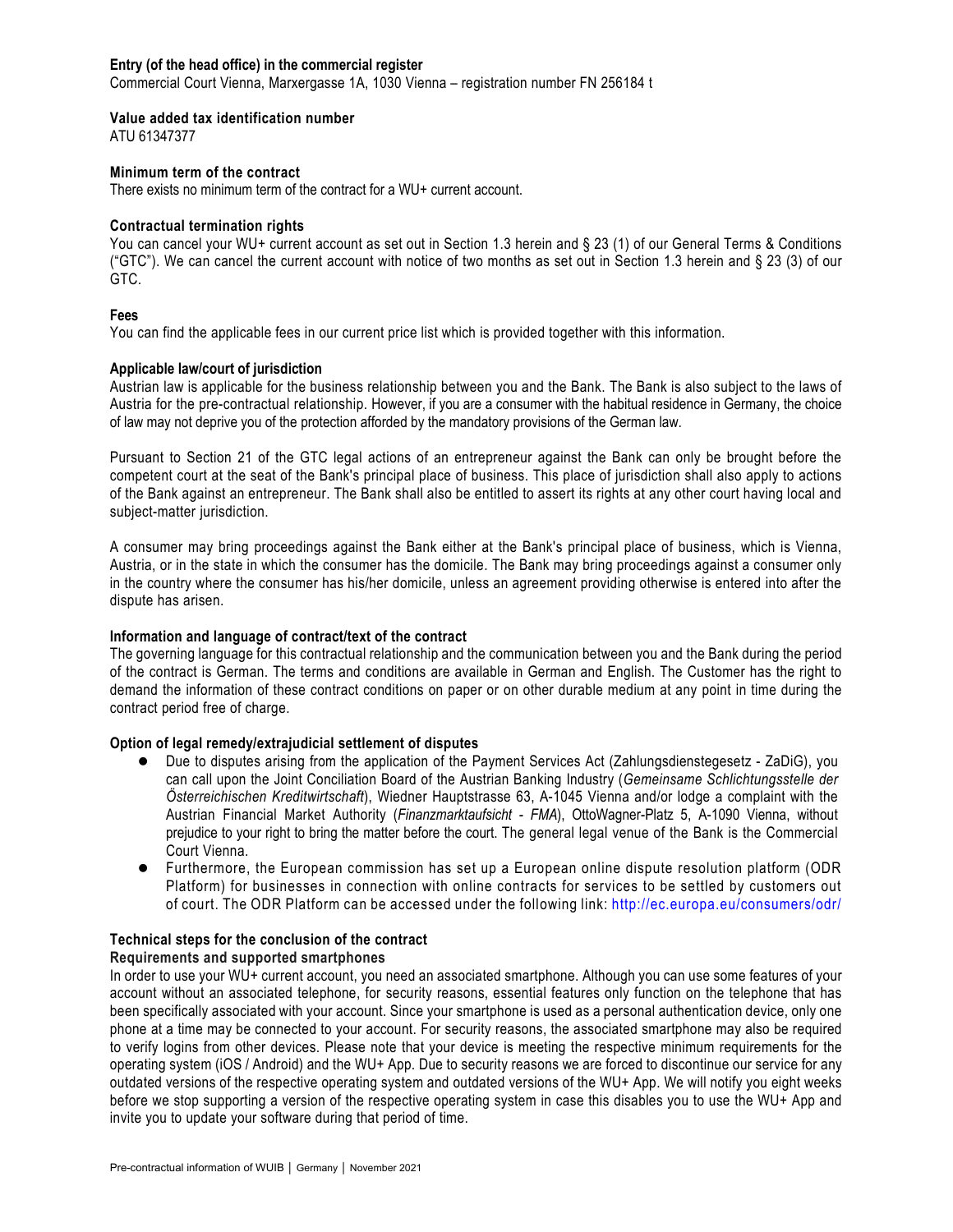In addition to essential features, such as viewing your transactions and settings, the following features are only available on your associated smartphone:

- Successfully completing registration with the Bank
- Confirming transfers and standing orders
- Confirming Western Union Money Transfer Service transactions
- Associating a smartphone

If no smartphone is currently associated with your account, simply open the WU+ App on your phone. The WU+ App, depending on the smartphone you use, is available through distribution platforms operated by third-parties ("app-stores"). Your association requires prior registration in the corresponding app-store.

After installing the WU+ App, you will be automatically taken through all the necessary steps to associate your smartphone:

- Enter password in the WU+ App
- Receive a one-time password via SMS
- Enter the one-time password in the WU+ App to complete the association

If the phone number displayed during the association is not correct, or if you do not receive the SMS one-time password despite the phone number being correct, please contact Customer Service.

# **Opening of your WU+ Current account**

To start the application, create a user account in the WU+ App on your smartphone. Completing the registration with Bank requires agreement to our general terms and conditions and acknowledgement of the Privacy Statement. Then, confirm your email address. We will send an email to the email address that you specified during registration containing a verification code. The same procedure will take place to confirm the mobile phone number provided by sending an additional code. Now, you can confirm your identity directly in the WU+ App. Once you have confirmed your identity, you must associate your smartphone with your account.

### **Setting a Passcode**

You can set the passcode for your WU+ current account yourself. This has the advantage that you may pick a passcode that you can easily remember. You will be prompted to enter the passcode after you have associated your smartphone with your account for the first time.

Your passcode is a six-digit combination that you need for the execution of any transfer of funds or Money Transfer Service transactions, and for the establishment of standing orders. For security reasons, some number combinations cannot be used:

- Repetitions of numbers, such as 1111
- Number series, such as 1234

If your desired passcode is not accepted, please try another combination. If you have incorrectly entered your passcode five times in a row, you will be logged out of the WU+ App for security reasons. In order to log-in again, please enter your password and a one-time password. You can change the passcode by either (i) entering the old passcode or (ii) resetting the passcode by providing your password and a one-time password.

# **Possibility for correction of entry errors**

You have the ability to detect and correct entry errors. For this purpose, you will receive confirmation displays, in which a summary of your information will be described and the opportunity will be given to you to either correct the information or to open your account with the appropriate information and product variants.

# **Retrieval and storage possibility for contractual conditions**

You have the ability to retrieve and view all the contractual provisions from your contract with Bank on Bank's website (westernunion.com/wuplus).

### **II. General information on payment services for consumers**

In the following, customers of the Bank who are consumers pursuant to Section 1 (1) (2) of the Austrian Consumer Protection Act (*Konsumentenschutzgesetz*) will find information on the payment services offered by the Bank, which, however, do not replace the required contractual agreements.

### **1. Account Documents and Costs**

# **1.1 Account Documents, including General Terms and Conditions (GTC) and Special Conditions**

Prior to opening a current account, the customer shall be provided with the relevant information pursuant to the Austrian Payment Services Act (*Zahlungsdienstegesetz - ZaDiG*) and the other applicable legislation, and the Account Documents,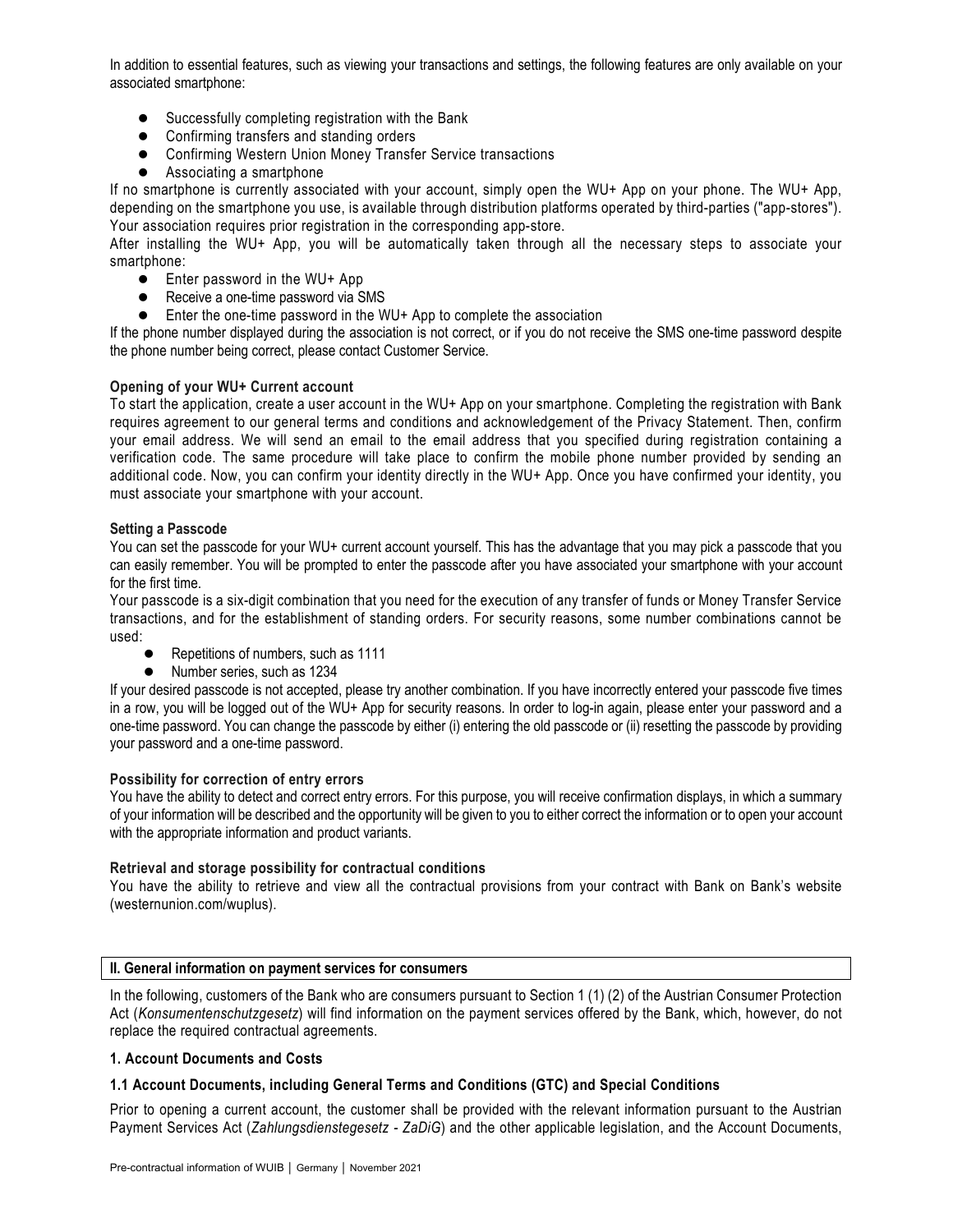including the following terms and conditions, as amended from time to time, the validity of which the customer must agree with the Bank if he/she is interested in the respective payment services of the Bank:

- General Terms and Conditions of Western Union International Bank GmbH
- Special Terms and Conditions for e-banking per WU+ App
- Special Terms and Conditions for Debit Card
- Special Conditions for Instant Payments

At any time during the term of the Account Documents, the customer may request that the information pursuant to the Austrian Payment Services Act (*Zahlungsdienstegesetz - ZaDiG*) and the other applicable legislation, and the above terms and conditions be provided again free of charge in paper form or on another durable medium.

# **1.2 Amendments to the Account Documents and the conditions**

1.2.1 Amendments to the Account Documents, including the above-mentioned terms and conditions or the agreements concluded on individual payment services shall be offered to the customer by the Bank not later than two months before their proposed date of entry into force; the provisions affected by the amendment offer and the proposed amendments shall be presented in a comparison attached to the amendment offer (hereinafter referred to as "Comparison"). The amendment offer shall be communicated to the customer. The customer shall be deemed to have consented to the amendments if the Bank does not receive an objection from the customer in writing or electronically [e.g. via e-mail or WU+ App] before the proposed date of entry into force. The Bank shall draw the customer's attention in the amendment offer to the fact that the customer's silence by failing to object in writing or electronically [e.g. via e-mail or WU+ App] shall be deemed consent to the amendments and that the customer who is a consumer shall have the right to terminate the Account Documents without notice and free of charge before the amendments enter into force. In addition, the Bank shall publish the Comparison as well as the complete version of the Account Documents, including the new GTC and Special Conditions, as the case may be, on its website and shall send the customer via e-mail the complete version of the Account Documents including the new GTC and Special Conditions, as the case may be, upon the customer's request; the Bank shall also refer to this in the amendment offer.

1.2.2 The notification and amendment offer in accordance with 1.2.1 shall be provided to the customer via transmission of the amendment offer together with the Comparison by e-mail. The notification shall be made in such a way that the Bank can no longer alter the amendment offer unilaterally and the customer has the opportunity to additionally store and print out the notification for him-/herself. The amendment offer shall be deemed to have been received by the customer at the time when the customer receives the e-mail and is able to retrieve such information under ordinary circumstances.

1.2.3 Paragraphs 1.2.1 and 1.2.2 shall also apply to amendments to Account Documents if the validity of the GTC is agreed in these.

1.2.4 Notwithstanding paragraphs 1.2.1 and 1.2.2, for a customer who is an entrepreneur it is sufficient that the Bank makes the amendment offer available not later than two months before the proposed date of entry into force of the amendments by e-mail or in another way arranged with the entrepreneur.

# **1.2.5 Changes to the payment services of the Bank agreed in a framework contract (including the Account Documents) for payment services with consumers and charges of the customer**

1.2.5.1 Changes in the charges for permanent services (except debit interest and credit interest) agreed with consumers in a framework contract for payment services (including the relevant Account Documents) shall be proposed to the customer by the Bank in a timely manner, whereby he/she shall receive the amendment offer no later than two months before the proposed date on which the changes are to become effective. The customer is deemed to have consented to the changes unless the Bank receives an objection from the customer before the proposed date on which the changes are to become effective. The Bank shall draw the customer's attention to this fact in its amendment offer. The amendment offer shall be provided to the customer. The permanent services are explicitly marked in the price list. Such a proposal made by the Bank for changes to charges – if the customer does not raise objection by the proposed date – may not exceed the extent of the change of the Consumer Price Index 2015 published by Statistik Austria. In addition to the extent to which charges are changed and the proposed date on which they are to become effective, the Bank shall in its amendment offer inform the customer of the date when changes to charges were last made, and to the extent to which the Consumer Price Index has changed since the date when changes to charges were last made. The customer shall have the right to terminate his/her framework contract (i.e. the relevant Account Documents) free of charge, and without giving notice before the change becomes effective. The Bank shall also draw the customer's attention to this possibility in its amendment offer.

1.2.5.2 The notification and amendment offer in accordance with paragraph 1.2.5.1 shall be provided to the customer via transmission of the change offer by e-mail. The notification shall be made in such a way that the Bank can no longer alter the offer of amendments unilaterally, and the customer has the opportunity to additionally store and print out the notification for him-/herself. The amendment offer shall be deemed to have been received by the customer at the time when the customer receives the e-mail and is able to retrieve such information under ordinary circumstances.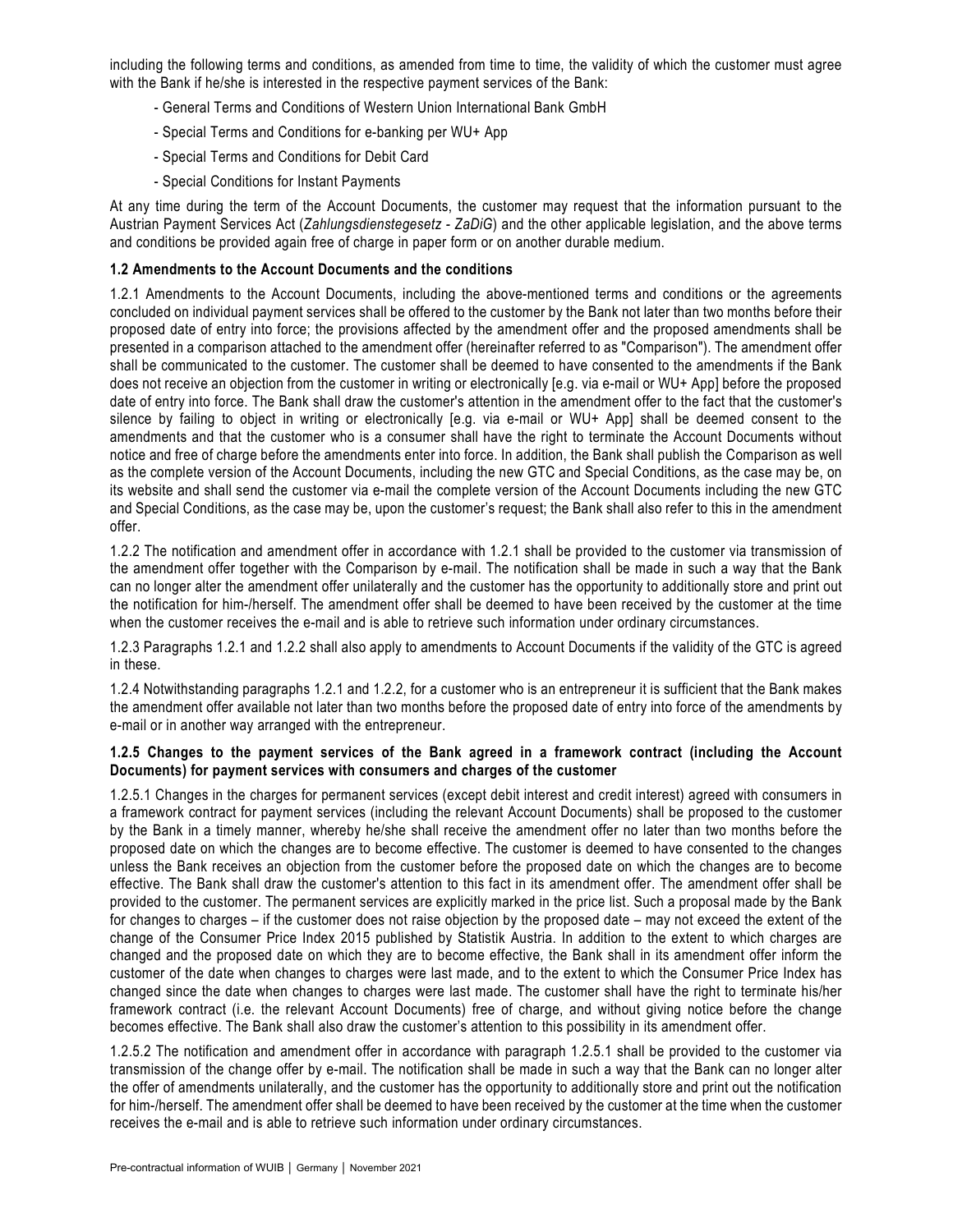1.2.5.3 In the manner provided for in paragraph 1.2.5.1, changes in the charges agreed with the customer shall be offered (increased or decreased) in line with the development of the national Consumer Price Index 2015 ("CPI") published by Statistik Austria or the index replacing it, in each case rounded to whole cents. Such adjustment shall be made once a year with effect from 1 April of every year. The adjustment shall correspond to the change in the average of the index figures for the penultimate calendar year prior to the change offer compared with the average of the index figures for the last calendar year prior to the change offer. If the Bank refrains from increasing the fees in any year, this shall not affect the Bank's right to increase the fees in the future. If a fee increase is not implemented in one or more consecutive years, such fee increase(s) may be implemented with effect from the next fee increase, in which case the adjustment shall be made to the extent corresponding to the change of the CPI index figure published for the average of the year preceding the fee increase to the CPI index figure which was the basis for the last fee increase implemented.

1.2.5.4 A charge adjustment exceeding the development of the CPI pursuant to para. 1.2.5.3. may be agreed with the customer in the manner provided for in para. 1.2.5.1. if such charge adjustment is objectively justified. An objective justification shall be deemed to exist in particular if changes in the legal or regulatory framework conditions or technical developments for the provision of payment services (such as increased security requirements or new procedures) lead to increased costs for the provision of the agreed payment services. The Bank may adjust the fees pursuant to this Section 1.2.5.4. no more than once per calendar year. In the event of a fee adjustment pursuant to para. 1.2.5.4 the Bank shall also inform the customer in the amendment offer pursuant to para. 1.2.5.1 that the fee adjustment exceeds the CPI adjustment.

1.2.5.5 The introduction of new charges may be agreed with the customer in the manner provided for in paragraph 1.2.5.1. if such introduction is objectively justified. An objective justification shall be deemed to exist if changes in statutory or regulatory measures or changes in technical requirements for the provision of payment services (e.g. increased security requirements or new procedures) oblige the Bank to provide additional services. The Bank may introduce new fees pursuant to this paragraph 1.2.5.5. no more than once per calendar year.

In case of introduction of new charges pursuant to paragraph 1.2.5.5. the Bank shall inform the customer in the change offer pursuant to paragraph 1.2.5.1. about the new charges and the services to be paid for with them and shall inform the customer that these are new charges which have not agreed upon so far.

1.2.5.6 Changes in the services of the Bank agreed with consumers within the framework of a continuing obligation may be agreed upon in the manner provided for in paragraph 1.2.5.1 if they are objectively justified. An objective justification shall be deemed to exist in particular if the amendment is necessary due to legal or regulatory measures or due to the development of case law, if the amendment promotes the security of banking operations or the handling of the business relationship with the customer or if the amendment is necessary for the implementation of technical developments.

# **1.2.6. Change to interest rates**

1.2.6.1 If an adjustment clause ties an interest rate to a reference interest rate (such as EURIBOR), changes shall take effect immediately without prior notice to the customer. The consumer shall be informed of any changes in the interest rate that have taken effect no later than in the following calendar quarter.

1.2.6.2 If no adjustment clause concerning interest rates has been agreed in the transaction with consumers for an account, changes in interest rates shall be offered to the customer by the Bank at least two months prior to the proposed date of their entry into force. The change offer shall be communicated to the customer. The customer shall be deemed to have given his/her consent if the Bank does not receive an objection from the customer in writing or electronically [e.g. via e-mail or WU+ App] before the proposed date of entry into force. The Bank shall draw the customer's attention to the respective amendments offered in the amendment offer as well as to the fact that the customer's silence by failing to object in writing or electronically [e.g. via e-mail or WU+ App] shall be deemed consent to the amendments. The customer who is a consumer shall have the right to terminate the framework agreement (i.e. the relevant Account Documents) without notice and free of charge before the amendments enter into force; the Bank shall also draw the customer's attention to this fact in the amendment offer.

1.2.6.3 The notification to the customer of the offered amendments pursuant to paragraph 1.2.6.2. shall be provided to the customer via transmission of the amendment offer by e-mail. The notification shall be made in such a way that the Bank can no longer alter the amendment offer unilaterally and the customer has the opportunity to additionally store and print out the notification for him-/herself. The amendment offer shall be deemed to have been received by the customer at the time when the customer receives the e-mail and is able to retrieve such information under ordinary circumstances.

1.2.6.4 Interest rates may be changed once a year in the manner agreed in this paragraph 1.2.6.2. and only if such change is objectively justified taking into account all circumstances. Changes in interest rates due to changes in legal, regulatory and monetary policy (key ECB interest rate) conditions shall be considered objectively justified. A change in the interest rate may not exceed 0.5 percentage points in the individual change offer.

# **1.3 Term and termination**

The framework contracts for payment services (i.e. the relevant Account Documents) are concluded for an indefinite period. They may be terminated by the customer free of charge at any time, by notice sent via the WU+ App or by calling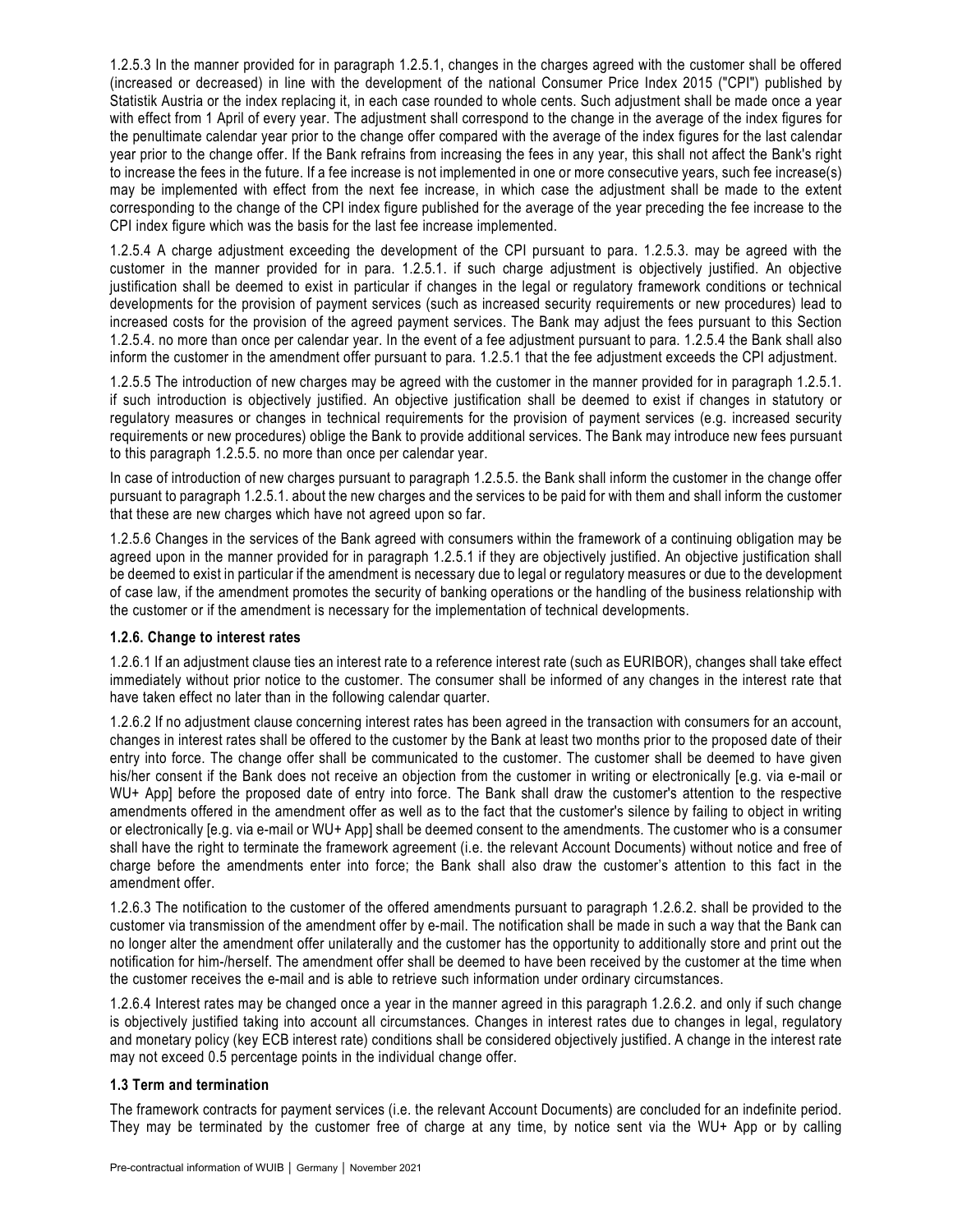+496990235063. The Bank may terminate framework contracts for payment services, (including the relevant Account Documents), and credit agreements concluded for an indefinite period, subject to a notice period of two months.

### **1.4 Fees and charges**

The fees and costs charged by the Bank to the customer for account management and for payment services covered by the relevant Account Documents are set out in the price list which is provided to the customer together with this information in accordance with the Austrian Payment Services Act (*Zahlungsdienstegesetz – ZaDiG*) and forms part of the Account Documents.

The price list also contains charges for the notification of the rejection of a payment order, the observance of a revocation and the efforts to retrieve a transfer order that was misdirected due to incorrect customer identifiers.

The charges are also subject to change as described in section 1.2.5. In addition to the Bank's charges shown in the price list, cash expenses may be incurred which the Bank has to pay to third parties in the execution of customer orders. These are also to be borne by the customer.

### **1.5 Foreign currency transactions**

If, within the framework of a payment service to be provided by the Bank, it is necessary to buy or sell amounts in foreign currency, the purchase or sale shall be effected by the Bank on the basis of the current market exchange rate at the time of execution of the order, which the Bank generally charges to its customers. The Bank calculates its exchange rate based on commercially available interbank rates on platforms such as Bloomberg, Reuters, Factset or similar, plus a margin. Most exchange rates are adjusted several times daily in line with the relevant closing rates of global financial markets. When instructing a payment, if currency conversion applies, customers will be presented with the currency exchange rate before confirming the transaction. The Bank's other charges incurred in connection with this transaction are set out in the price list that is provided together with this information.

### **1.6 Interest**

The interest rates agreed for credit balances and debit balances can be found in the price list that is provided together with this information. Interest rates may be changed as described in Section 1.2.6.

### **2. Communication with the Bank**

### **2.1 Language**

The Bank shall use the German language when concluding contracts and when communicating with its customers in connection with payment services.

### **2.2. Communication options**

The customer may contact the Bank using the methods described in section I. under "Bank details" or via the WU+ App.

### **2.3. Legally binding declarations and notices**

Statements and information which the Bank shall provide or make accessible to the customer shall be generally provided or made accessible to the customer electronically, as agreed with the customer and in the instances required and described herein and in the GTC on another durable medium.

For the authorisation of payment orders as well as for notifications and information in connection with payment orders, the form of communication agreed for the respective payment service shall be used. The following are particularly suitable for this purpose

- WU+ App for initiating and authorizing payment orders using the personal identification features agreed for this purpose (in particular password, passcode, Touch ID, Face ID, one-time password)

- In-App support tool for payment order enquiries (using passcode, Touch ID, Face ID, one-time password)
- telephone for payment order enquiries (using customer identity verification) or
- other electronic data transmission, data carriers, taking into account the agreed security precautions.

# **3. Services of the Bank in the area of payment transactions**

### **3.1 General description of payment services**

### **3.1.1. Deposit and withdrawal services**

Services enabling cash deposits into or cash withdrawals from a payment account, as well as all operations necessary for the management of a payment account.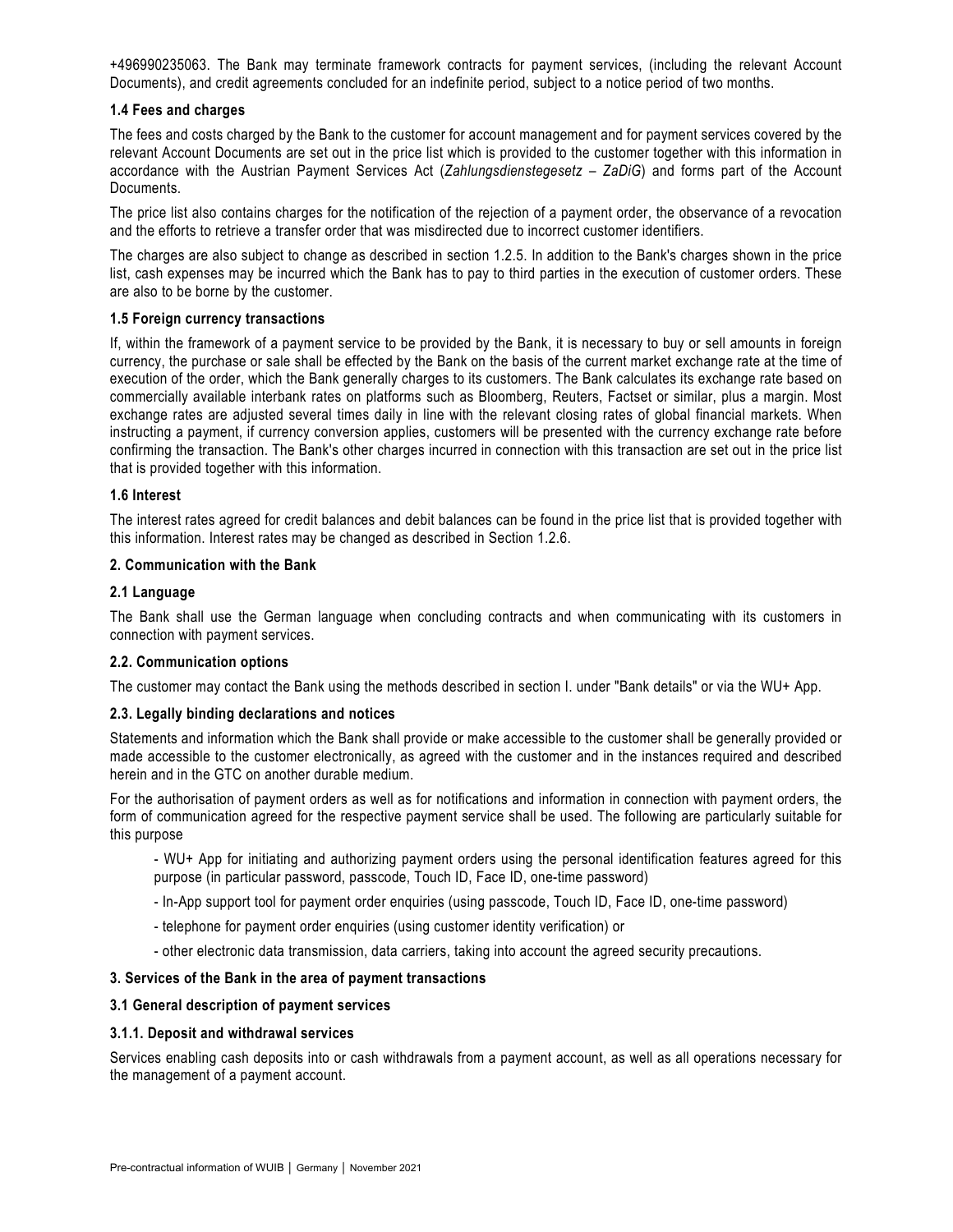# **3.1.2 Execution of Payment Transactions**

The execution of payment transactions including the transfer of funds to a payment account at the user's bank or at another bank:

# **3.1.2.1 Direct debit transactions**

The execution of direct debits including one-off direct debits.

# **3.1.2.2. Debit card business**

Execution of payment transactions by means of a debit card.

# **3.1.2.3. Credit transfer business**

Execution of credit transfers including standing orders.

# **3.2 Description of the main features of the above payment services**

3.2.1. The Bank offers the management of payment accounts ("current accounts") including the processing of cash deposits and cash withdrawals to these accounts. Payment accounts are accounts used exclusively for payment transactions and not for the investment of funds.

When opening a payment account, the future account holder must prove his/her identity. Payment accounts are kept under the name or company name of the account holder and a number.

Only the account holder shall be entitled to dispose of the payment account. Only those persons shall be authorised to represent the account holder whose right to represent the account holder results from the law or who have been granted an express written power of attorney to dispose of this payment account; they shall prove their identity and their right to represent the account holder.

In the case of a cash deposit into a payment account, the legitimacy of the depositor is required for a deposit amount of  $\epsilon$ 1,000 or more. A cash withdrawal from a payment account is possible by an authorised person (account holder, authorised representative, etc.) after corresponding legitimisation or determination of the authorisation.

# **3.2.2 Execution of payment transactions**

# *3.2.2.1 Direct debit transactions*

In the case of a direct debit, the customer gives his/her consent to the payee, his/her bank or his/her own bank, which entitles the payee to subsequently debit the customer's payment account.

Procedure for the execution of direct debits:

SEPA Direct Debit is the cross-border direct debit authorisation in euro for the entire SEPA area (Single Euro Payments Area):

Direct debits to the debit of consumers' accounts are processed by means of the SEPA Direct Debit CORE procedure (as SEPA Direct Debit). If a trader makes direct debits to the debit of a trader, this can be done by means of the final SEPA Direct Debit B2B procedure (as a SEPA business-to-business direct debit).

In the SEPA Direct Debit procedure, the debtor gives the creditor a direct order to execute the direct debits. The Bank as the account-keeping bank of the debtor is not involved in this procedure and only carries out the booking.

In the SEPA Direct Debit CORE procedure, the reversal period is 8 weeks. Customers whose payment account has been debited can have any debit posted recalculated within this period on the basis of an objection without stating reasons.

In the SEPA Direct Debit B2B procedure, there is no possibility of recalculation.

*3.2.2.2 Execution of payment transactions by means of a payment card or similar instrument* 

a) Debitcard

By means of a payment card, the customer is able to use the debitcard service within its limit after entering his/her personal code. The debitcard service is a worldwide cash withdrawal system and cashless payment system, which enables cash withdrawals by means of withdrawals from domestic and foreign cash dispensers and ATMs as well as cashless payments at designated acceptance points by using the reference card.

The cardholder is in particular entitled

- to withdraw cash up to the agreed limit at ATMs using the reference card and the PIN.

- to use the reference card and the PIN at VISA accepted cash registers ("POS cash registers") to make cashless payments for goods and services of commercial and service enterprises up to the agreed limit.

- then, if the reference card is equipped with the respective contactless function, to make contactless and cashless payments for deliveries and services of contracting companies up to an amount of  $\epsilon$  50 per individual transaction at POS terminals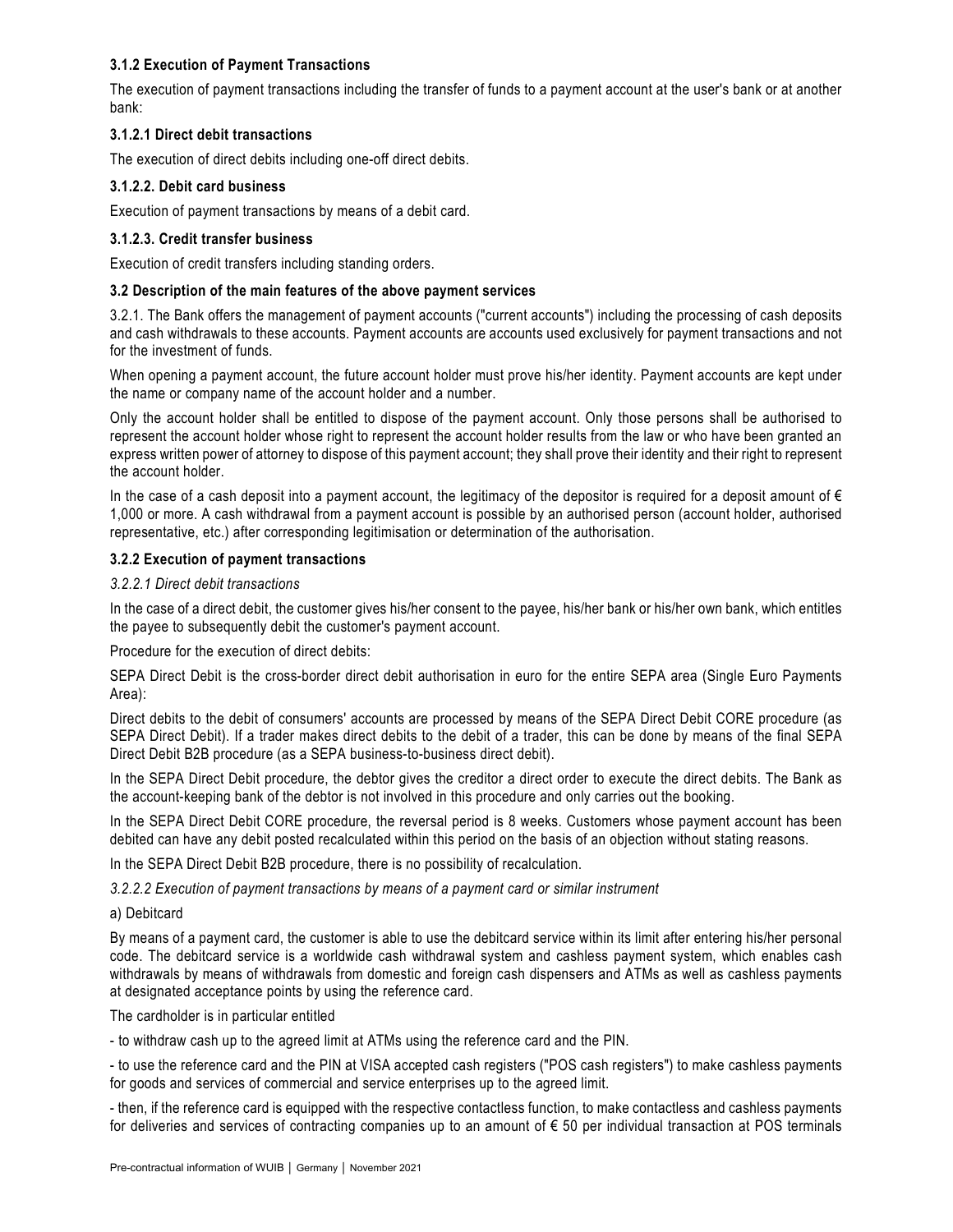marked with the symbol "contactless" on the reference card without inserting the reference card, without providing a signature and/or entering the PIN, by simply holding the reference card up to the POS terminal. For security reasons, the total amount that can be paid in successive small value payments without entering the PIN is limited to  $\epsilon$  150 or 5 small-value payments. After reaching either limit, the cardholder must make a payment or cash withdrawal with PIN in order to activate further smallvalue payments.

# b) WU+ App

Enables the customer as part of electronic banking to make enquiries, issue orders and make legally binding declarations of intent and other declarations by entering the personal identification features (email, password, passcode, Touch ID, Face ID, one-time password) via a mobile end device (e.g. smartphone, tablet).

3.2.2.3 Transfer instructions (also in the form of standing orders). For transfer instructions in euro to the benefit of a payee whose account is maintained at a payment service provider within the European Economic Area (EEA), the customer shall specify the payee by indicating the payee's International Bank Account Number (IBAN). For transfer instructions in currencies other than euro to the benefit of a payee whose account is maintained at a payment service provider with an EEA member state, the customer shall specify the payee by indicating payee's IBAN (or account number) and the payment service provider's Bank Identifier Code (BIC).

For transfer instructions in favour of a payee whose account is maintained at a payment service provider outside the EEA, the customer shall specify the payee's name and shall indicate:

- the payee's IBAN and the BIC of the payee's payment service provider, or

- the payee's account number and either the name, Bank routing code or BIC of the payee's payment service provider.

The IBAN and BIC or account number and name/Bank routing code/BIC of the payee's payment service provider are the unique identifier of the payee on the basis of which the transfer instruction is executed. Additional information on the payee, such as the payee's name, is not part of the unique identifier; they serve only documentation purposes and will be disregarded by the Bank when it executes the transfer instruction. The designated purpose stated in the transfer instruction shall in any case be irrelevant to the Bank.

Transfer instructions may be given by the customer in writing or by electronic banking per WU+ App as agreed with the Bank.

However, the Bank shall also be entitled to execute transfer instructions given by means of telecommunication (in particular over the phone or via data communication). The Bank shall only be obliged to execute such orders if the customer has agreed this with the Bank.

The Bank shall only be obliged to execute a transfer instruction if sufficient funds to cover the total amount are available in the customer's account (credit balance, credit line granted).

The SEPA credit transfer is the uniform European payment transaction product for domestic and cross-border euro credit transfers in the entire SEPA area (Single Euro Payments Area).

A standing order is a one-time order by a customer, in writing or via electronic banking, to transfer a constant amount to a specific account at regular intervals or on fixed dates. It can be issued for a limited or unlimited period of time.

A standing order is a one-time order by a customer, in writing or via electronic banking, to transfer to a specific account all or a certain residual amount of a credit balance that may be held in the account on a specific date. It may be issued for a limited or unlimited period of time.

# **4. Due diligence obligations for payment instruments and blocking of payment instruments**

# **4.1 Customer's duty of care for payment instruments**

When using and after receiving a payment instrument, the customer must take all reasonable precautions to protect the personalised security features (in particular password, passcode, one-time password etc.) and the payment instrument (e.g. reference card) from unauthorised access. A precise description of the payment instruments can be found in section 4.2.2.2 and of the personalised security features in the Special Conditions for electronic banking per WU+ App.

The customer is also obliged in his own interest to keep the payment instrument safe. The payment instrument may not be passed on to third parties. The personalised security features must be kept secret. They may not be noted on the payment instrument. The personalised security features may not be disclosed to anyone, in particular not to relatives, other account holders or other cardholders. When using the personalised security features, care must be taken to ensure that they cannot be spied out by third parties.

### **4.2 Blocking of payment instruments**

# **4.2.1 Blocking by the Bank**

The Bank may block a payment instrument if

- objective reasons relating to the security of the payment instrument justify it;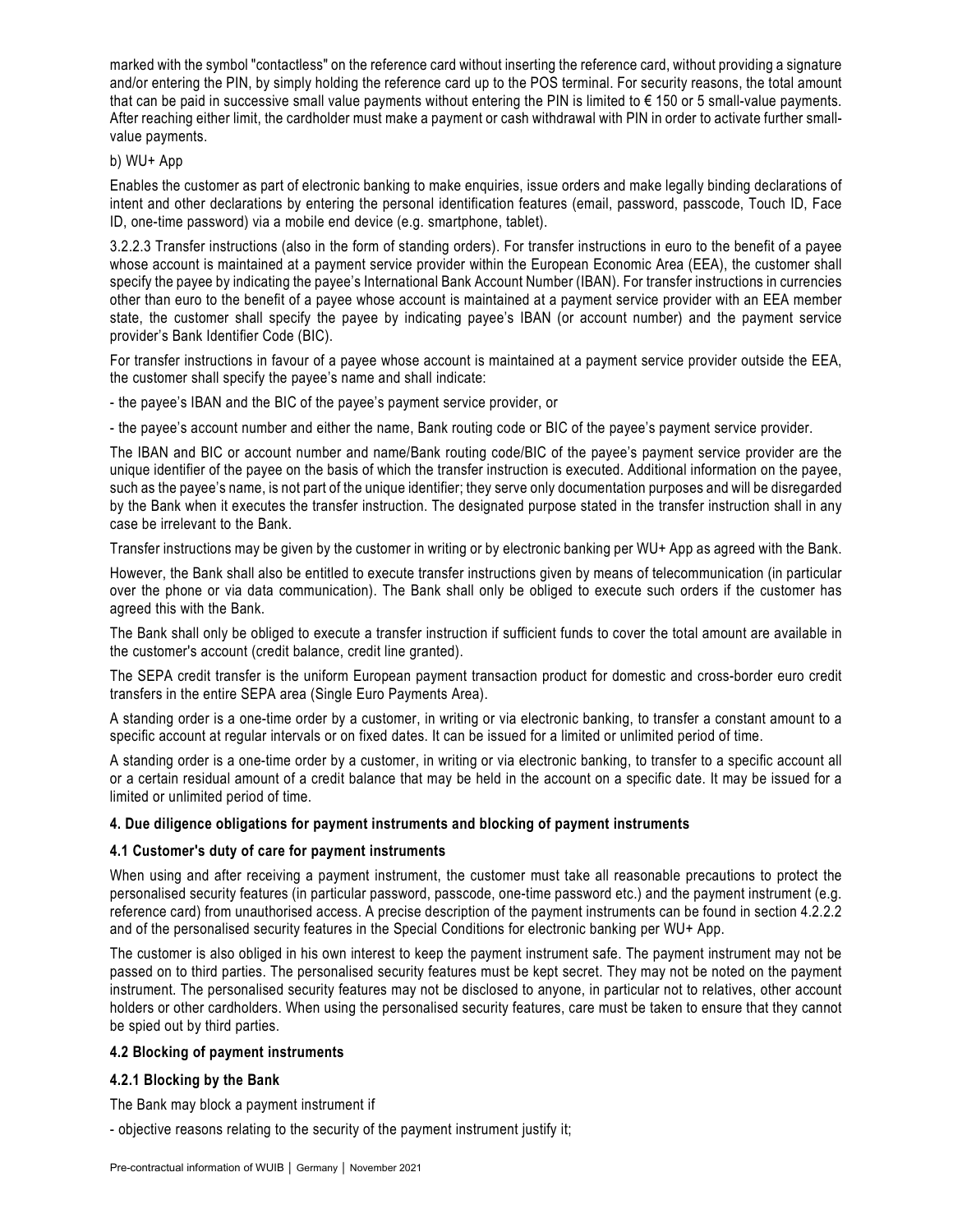- there is suspicion of unauthorised or fraudulent use of the payment instrument; or

- if the customer has not met his/her payment obligations in connection with a credit line (overrun or overdraft) linked to the payment instrument and (i) either the fulfilment of these payment obligations is endangered due to a deterioration or endangerment of the financial circumstances of the customer or a co-obligor or (ii) the customer has become insolvent or is in imminent danger of becoming insolvent. The Bank shall inform the customer of this as far as possible before, and at the latest immediately after, the blocking. However, such notification may be omitted if it would conflict with objective security considerations or violate a court or official order. When using a payment instrument, the customer must comply with the conditions for its issue and use.

### **4.2.2 Blocking by the customer**

The Customer must report the loss, theft, misuse or other unauthorised use of a payment instrument or of electronic banking per WU+ App to the Bank without delay as soon as he/she becomes aware of it, (the blocking of access being a specific feature of the WU+ App accessible at any time by the customer) or by calling +496990235063.

Access to WU+ App can also be blocked by the customer him-/herself by entering the passcode incorrectly five times in succession.

### **4.3.3 Secure procedures to inform the customer in the case of fraud or security risks**

In the case of suspected or actual fraud, or security risks, the Bank will inform the customer about the suspected or actual fraud, or the security risks, in a secure procedure. For example, if the customer's access to his/her WU+ App has not been blocked due to the (suspected) fraud or the respective security risks, Bank will inform the customer via the WU+ App accordingly. If the (suspected) fraud or the security risks require the Bank to communicate urgently with the customer, Bank will also try to inform the customer by e-mail or phone.

### **5. Authorisation and execution of payment orders**

### **5.1 Authorisation, revocation and rejection of payment orders**

A payment order shall be deemed to be authorised by the Bank only if the customer has consented to the relevant payment transaction in the form agreed with him/her for that purpose and using a payment instrument agreed with him/her for that purpose. This consent may be superseded by judicial or official orders.

Consent may be revoked by the customer until

- the Customer's payment order has been received by the Bank; or

- in the case of an agreement on an execution date in the future, before the end of the business day preceding the agreed date. SEPA direct debits may be revoked by the customer no later than the end of the business day preceding the agreed debit date.

The Bank may only refuse to execute an authorised payment order if

- it does not meet all the conditions laid down in the Account Documents including the terms and conditions thereunder (in particular, if the required information or the necessary cover in the form of account credit or open credit line is missing); or

- the execution would violate European or national regulations or a judicial or official order; or

- there are reasonable grounds to suspect that the execution would constitute a criminal offence.

# **5.2 Time of receipt of payment orders (cut-off times)**

A payment order shall be deemed to have been received by the Bank on the same day if the order is received by the Bank on a business day by the times shown in the list below. If an order is not received on a business day or after the times specified below, it shall be deemed to have been received on the next business day. The Bank's business days are Monday to Friday, excluding Austrian holidays, 24 December and Good Friday. Good Friday is not a business day (in the sense of payment transactions).

Acceptance times for same-day processing according to order type and currency:

- Domestic transfer in Germany (EUR)

WU+ App until 13:30 CET

- SEPA credit transfer (EUR)

WU+ App until 13:30 CET

- Transfers to/in Romania (RON)

WU+ App until 12:45 CET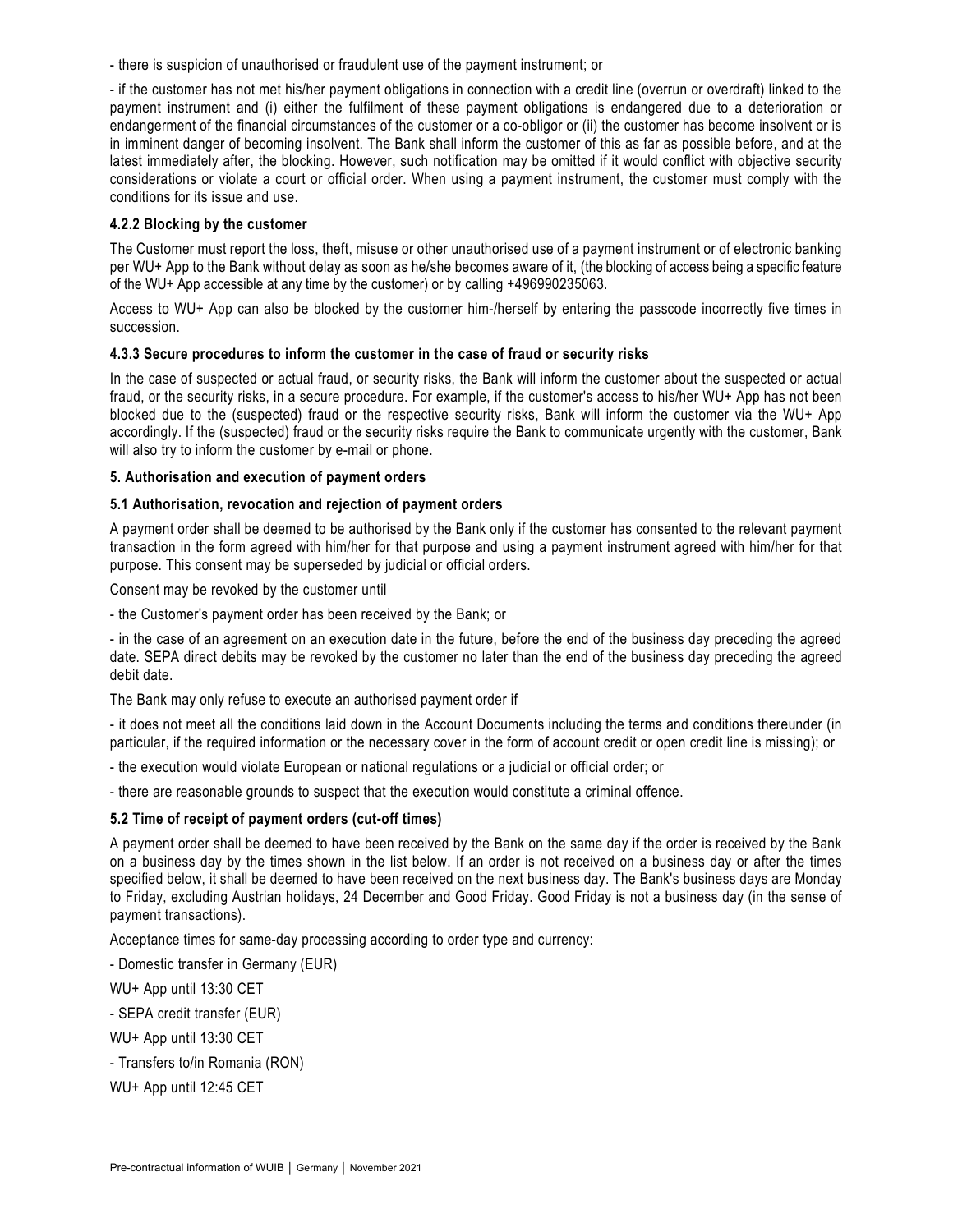# **5.3 Execution/duration of payment orders**

For payment transactions in a currency of the European Economic Area ("EEA currency"), the Bank shall ensure that the amount of the payment transaction is received by the payee's payment service provider domiciled in the European Economic Area no later than one business day after receipt of the payment order.

# **5.4 Liability of the Bank for non-execution or incorrect execution of payment orders**

In the case of payment orders in euro or in an EEA currency, the Bank shall be liable to its customers being consumers (but not vis-à-vis entrepreneurs and legal entities) as follows:

- If the payment transaction is initiated directly by the payer, for the correct execution of the payment transaction until it is received by the payee's payment service provider.

- If the payment transaction is initiated by or through the payee, for the correct transmission of the payment transaction to the payer's payment service provider; and

- For any charges for which the Bank is responsible and for any interest to which the consumer is subject as a consequence of non-execution or defective execution of the payment transaction.

From the moment of receipt of the amount, the payee's payment service provider shall be liable to the payee for the correct further execution of the payment transaction.

Where a payment order is initiated by or through the payee, the payee's payment service provider shall be liable to the payee for

- the correct transmission of the payment order to the payer's payment service provider; and

- processing the payment transaction in accordance with its obligations regarding value date and availability.

### **5.5 Information on individual payment transactions**

Immediately after the execution of a payment transaction, the Bank shall make the following information available to the customer for retrieval in the WU+ App:

- date and time of the payment transaction and, where applicable, details of the payee;

- the amount involved in the currency in which the customer's payment account is debited or in the currency used in the payment order;

- where applicable, the exchange rate used for the payment transaction; and

- the value date of the debit or the date of receipt of the payment order.

The Bank shall make available to a customer who is a consumer, in electronic form in the Statements section under "Profil" in the WU+ App, the statement of fees to be prepared pursuant to Section 8 of the Austrian Consumer Payment Accounts Act (*Verbraucherzahlungskontogesetz – VZKG*) on a yearly basis and when the framework contract (i.e. the relevant Account Documents) is terminated.

# **6. Liability and reimbursement obligation in connection with payment orders**

# **6.1 Payment transactions not authorised by the customer**

### **6.1.1 Correction of the debit to the account**

If a payment order debiting a customer's account has been executed without authorisation by the customer, the Bank shall refund to the customer the amount of the unauthorised payment transaction without undue delay and at the latest by the end of the following business day after the Bank has become aware of or has been notified of the unauthorised payment transaction. The Bank shall restore the debited account of the customer to the state in which it would have been had the unauthorised payment transaction not taken place, i.e. in particular reverse the debit of the account with the amount of the payment transaction with value date on the date of the debit. This also applies if the payment transaction not authorised by the customer was initiated via a payment initiation service. In order to effect this notification, the customer must inform the Bank without undue delay as soon as he/she has discovered an unauthorised payment transaction. The customer's right of rectification shall expire 13 months after the date of the debit, provided that the Bank has provided the customer with the information in accordance with Clause 5.5.

### **6.1.2 Liability of the customer**

If payment transactions not authorised by the customer are based on the misuse of a payment instrument, the customer shall be liable to compensate the Bank for all losses incurred by the Bank as a result, if the customer has caused the occurrence of the losses

(i) by fraudulently facilitating the occurrence of the loss; or

(ii) by wilful or grossly negligent breach of his duties in relation to the safekeeping of payment instruments.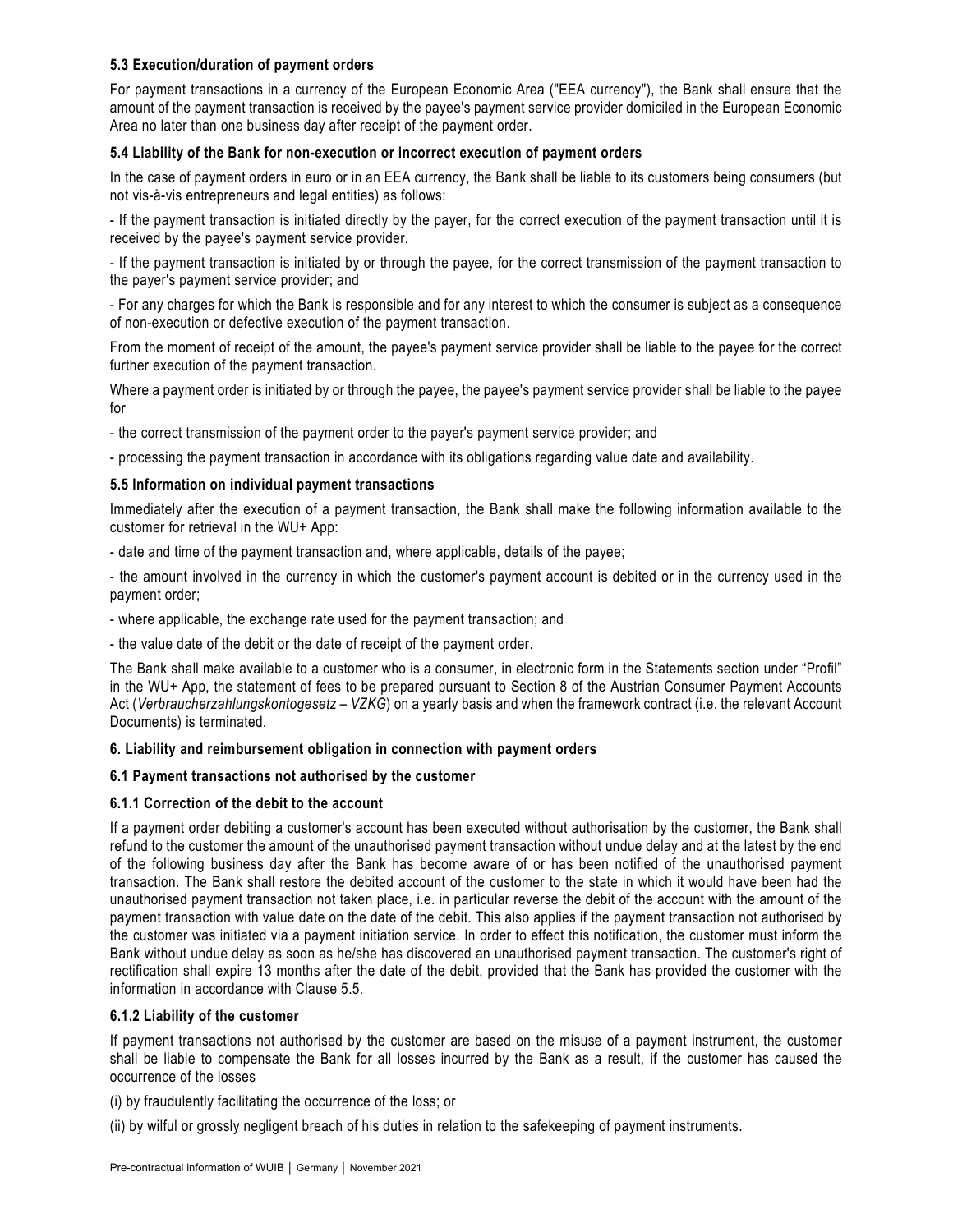If the customer has only breached these obligations through slight negligence (if he has committed a breach of duty of care which cannot always be ruled out even in the case of an averagely careful person), the customer's liability for the damage shall be limited to the amount of EUR 50.

The customer shall not be liable (except as set out in (i) above) for any payment transactions initiated by means of the payment instrument after the customer has instructed the Bank to block the payment instrument.

### **6.2 Refund of an authorised payment transaction initiated by the payee**

In the SEPA Direct Debit CORE scheme, in the event of a complaint against the Bank, the customer shall be entitled to a refund of the full amount of an authorised payment transaction initiated by or through a payee and already executed, without giving any reason, within 8 weeks from the date on which the amount in question was debited from the account.

# **7. Complaints**

Please contact customer service if you believe an error has been made on your transfer, you have an enquiry in relation to the service or you have a complaint:

- $\checkmark$  contact us via the WU+ App; or
- $\checkmark$  call +496990235063.

An acknowledgement of your complaint will be sent to you within 5 business days of when we receive it. We will investigate your request and provide you with regular updates on its progress. The acknowledgement will contain the date of receipt plus a reference number, which should be used in all further communications with the Bank. We will always aim to resolve your concerns as quickly as possible, if it is not possible, we will send you written acknowledgement within five business days. We aim to resolve most complaints within 15 working days, if we have not been able to do this, we will contact you regularly to keep you informed about the progress. As soon as we have established all the facts and completed our investigation, we will provide you with a final response, no later than 35 working days, which will set our findings and explain our final position.

If you are dissatisfied with the resolution proposed by the Bank, you have the right to refer to:

- $\checkmark$  The Online Dispute Resolution (ODR) which offers a simple, efficient, fast, low-cost, and out of-court solution to disputes related to online transfers. Visit<http://ec.europa.eu/consumers/odr/>
- $\checkmark$  Or you can file a complaint with the bank mediation service [\(www.bankenschlichtung.at\)](http://www.bankenschlichtung.at/).

Disputes in connection with account management or payment services shall be decided by the ordinary courts, which shall apply Austrian law. The general place of jurisdiction of the Bank can be found in section I. " Applicable law/court of jurisdiction" above.

# **III. Information pursuant to §§ 5, 7 and 8 of the Remote Financial Services Act (FernFinG)**

### **1. Description of all financial services**

as well as the total fee owed by the consumer for the respective financial service can be found at the end of this information.

# **2. Notice of the right of withdrawal according to § 8 FernFinG**

- The customer is entitled to withdraw from the concluded Account Documents within 14 days. The withdrawal period begins on the day of the conclusion of the contract. If the customer has received the terms and conditions of the contract and the relevant information only after the conclusion of the contract, the withdrawal period shall commence upon receipt of all such terms and conditions and information. The time limit shall be deemed to have been observed in any case if the declaration of withdrawal is sent before the expiry of the time limit. If the customer wishes to exercise the right of withdrawal, the withdrawal must be expressly declared to the Bank.

- The withdrawal must be sent in the WU+ App. If this right of withdrawal is not exercised within 14 days of the conclusion of the contract, the concluded contract shall be valid for an indefinite period or until the end of the agreed term. Within the withdrawal period, the performance of the contract may only be commenced with the express consent of the consumer.

- If the customer subsequently effectively withdraws from the contract, the Bank may demand immediate payment of the remuneration for the service actually already provided in accordance with the contract. The amount to be paid may not be higher than the proportion of the service already provided in relation to the total scope of the contractually agreed service. Within 30 days of receipt of the notice of withdrawal, the Bank shall refund to the customer any amount received from the customer under the contract, less the amount referred to in the two preceding sentences. The customer shall return any sums of money received from the Bank within 30 days of sending the notice of withdrawal.

- The customer has no right of withdrawal:

 in the case of contracts for financial services, the price of which is subject to fluctuations on the financial market over which the contractor has no control and which may occur within the withdrawal period, in particular for services relating to: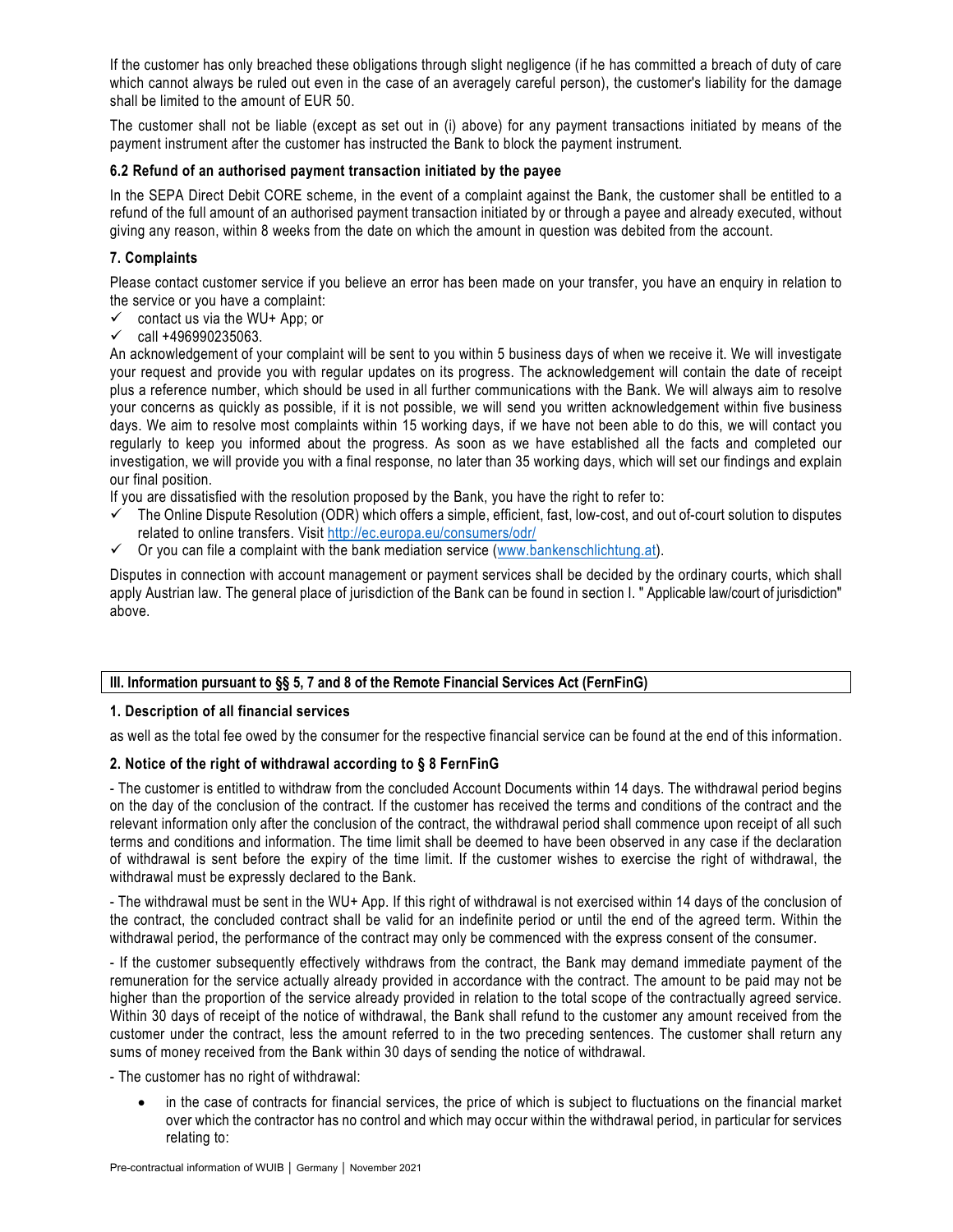- a) foreign exchange,
- b) money market instruments
- c) negotiable securities
- d) shares in investment companies,
- e) financial forward transactions (futures) including equivalent instruments with cash payment,
- f) Interest rate futures (FRA),
- g) interest rate swaps, foreign exchange swaps and equity or equity index swaps; and

h) call or put options on all instruments mentioned in lit. a to g, including equivalent instruments with cash payment, such as in particular currency and interest rate options;

 if, with the express consent of the customer, the contract has already been fully performed by both parties before the customer exercises his right of withdrawal.

### **3. Termination of the contractual relationship**

- As the account holder, the customer is entitled to terminate the contractual relationship at any time without stating reasons either by calling +496990235063 or electronically in the WU+ App. The customer is obliged to return or destroy all valid subscription means to the Bank immediately after termination of the contractual relationship.

- The Bank is entitled to terminate the contractual relationship subject to two months' notice.

- In the event of good cause, the Bank and the customer shall be entitled to terminate the entire business relationship or individual parts thereof at any time with immediate effect irrespective of any agreement on a definite period of time. An important reason entitling the Bank to terminate the agreement shall be deemed to exist in particular if

- a deterioration or endangerment of the financial circumstances of the customer or a co-obligor occurs and the fulfilment of liabilities vis-à-vis the Bank is jeopardised thereby,
- the customer provides incorrect information on his/her financial circumstances or other material circumstances, or
- the customer has not fulfilled or cannot fulfil an obligation to provide or increase collateral.

Upon termination of the entire business relationship or individual parts thereof, amounts owed thereunder shall become due immediately. The customer is also obliged to release the Bank from all obligations assumed on his behalf. Furthermore, the Bank is entitled to terminate all obligations assumed for the customer and to settle them with effect for the customer as well as to immediately redebit credit notes made subject to receipt. Claims arising from securities, in particular bills of exchange, may be asserted by the Bank until any existing debt balance has been covered. The GTC of the Bank shall continue to apply after termination of the business relationship until complete settlement.

### **4. Information on legal remedies**

- The Internet Ombudsman [\(www.ombudsmann.at,](http://www.ombudsmann.at/) c/o Österreichisches Institut für angewandte Telekommunikation (ÖIAT) Ungargasse 64–66/3/404, 1030 Wien, beratung@ombudsmann.at) is responsible for the out-of-court settlement of disputes in connection with contracts concluded for payment via the Internet or other questions of e-commerce or Internet law or data protection, copyright or trademark law relating to the Internet. The customer has the option of contacting this arbitration board directly on the aforementioned website, giving a brief description of the complaint.

- The Joint Conciliation Board of the Austrian Banking Industry (*Gemeinsame Schlichtungsstelle der Österreichischen Kreditwirtschaft*), Wiedner Hauptstrasse 63, A-1045 Vienna has been established for the out-of-court settlement of disputes in connection with certain customer complaints in the banking industry. The customer has the option of submitting complaints to this arbitration board in writing or electronically (e-mail: [office@bankenschlichtung.at\)](mailto:office@bankenschlichtung.at), briefly describing the facts of the case and enclosing the necessary documents.

- The GTC shall apply to the entire business relationship between the customer and the Bank.

- Deposit Protection: For complete information on depositor protection and investor compensation, please refer to the Bank's "Information Sheet on Deposit Protection and Investor Compensation".

# **5. Description of the financial services**

# **A) Payment accounts**

# **WU+ Standard**

- Main features of the financial service:

WU+ Standard is a payment account. It is used for payment transactions and short-term investments. With the debit card it is possible to withdraw cash at domestic and foreign ATMs. The debitcard also enables cashless payments.

- Total fee owed by the consumer for the financial service: Free of charge